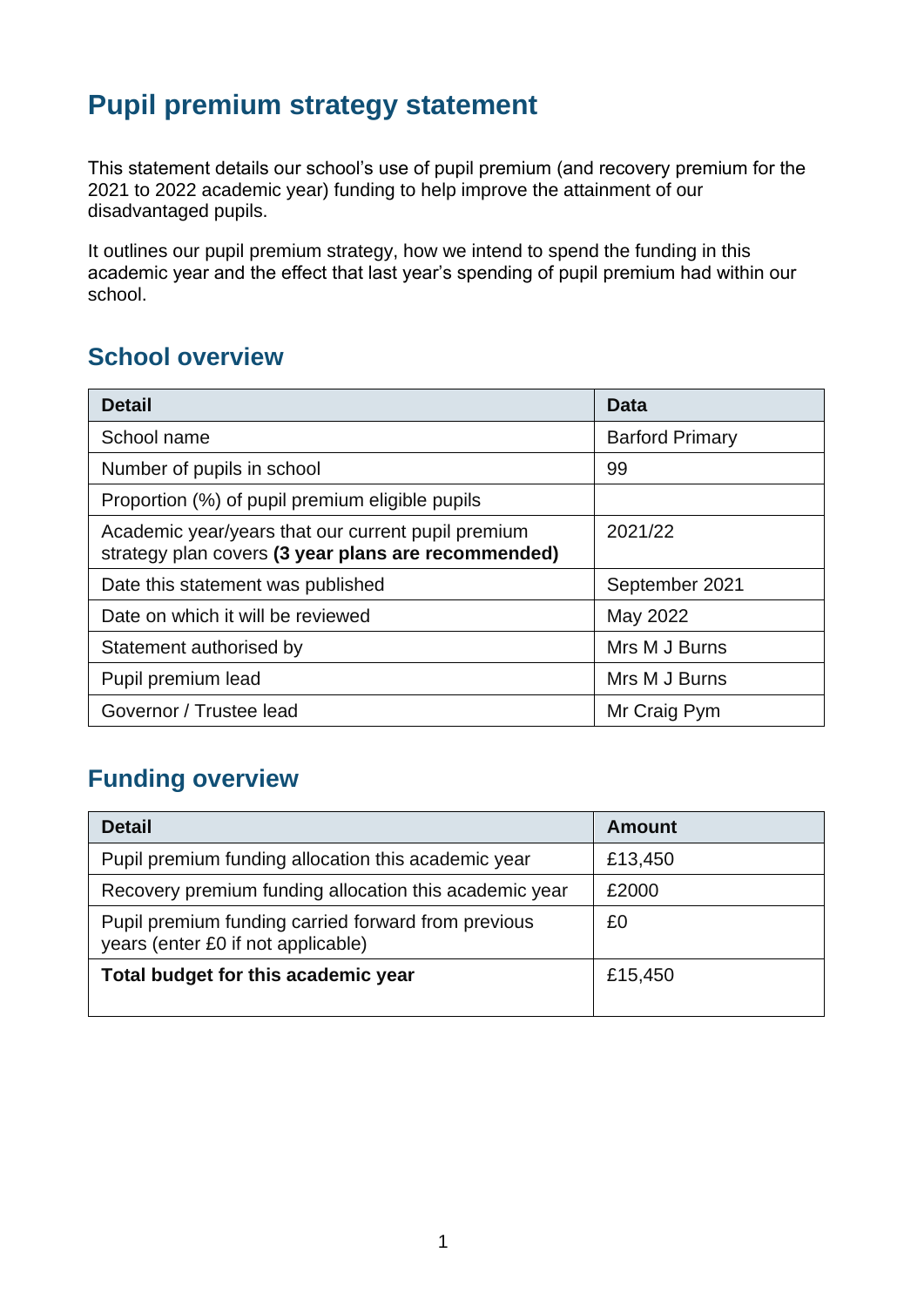# **Part A: Pupil premium strategy plan**

# **Statement of intent**

# **Challenges**

This details the key challenges to achievement that we have identified among our disadvantaged pupils.

| <b>Challenge</b><br>number | <b>Detail of challenge</b>                                                                                   |
|----------------------------|--------------------------------------------------------------------------------------------------------------|
|                            | A percentage of children lack tools to support their own learning and<br>therefore over-rely on adults' help |
|                            | Some children struggle with their behaviour and emotions which hinders<br>learning                           |
|                            | In a few cases lack of support from home                                                                     |

### **Intended outcomes**

This explains the outcomes we are aiming for **by the end of our current strategy plan**, and how we will measure whether they have been achieved.

| <b>Intended outcome</b>                                                                                                                              | <b>Success criteria</b>                                             |
|------------------------------------------------------------------------------------------------------------------------------------------------------|---------------------------------------------------------------------|
| Improvement in 2021/22 phonics<br>screening results                                                                                                  | Year 1 phonics screening in line with the<br>national average       |
| Ensure that high quality interventions are<br>implemented                                                                                            | These are effectively monitored for<br>impact and outcomes measured |
| Nurture groups to address in-class issues<br>and promote positive learning culture.                                                                  | Improved well-being of pupils                                       |
| Put a robust strategy in place to target<br>persistent late and absent children,<br>working with families and external<br>agencies where appropriate | Attendance percentage raised                                        |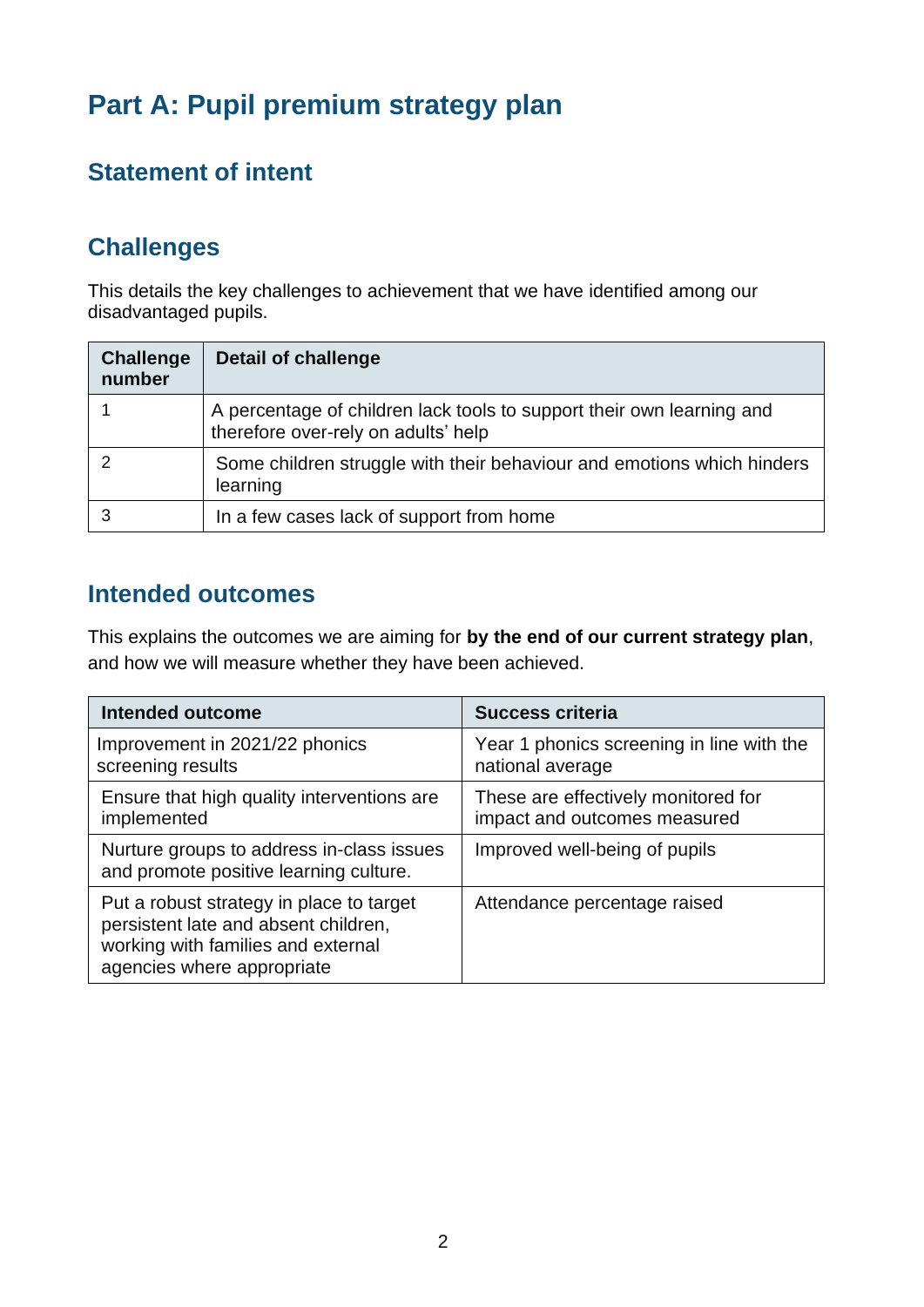# **Activity in this academic year**

This details how we intend to spend our pupil premium (and recovery premium funding) **this academic year** to address the challenges listed above.

#### **Teaching (for example, CPD, recruitment and retention)**

Budgeted cost: £6,400

| <b>Activity</b>                                                                                                                  | <b>Objective</b>                                                                                                                                                                     | <b>Challenge</b><br>number(s)<br>addressed |
|----------------------------------------------------------------------------------------------------------------------------------|--------------------------------------------------------------------------------------------------------------------------------------------------------------------------------------|--------------------------------------------|
| Training for TAs to<br>further their skills to<br>support pupils in the<br>classroom<br>Effective deployment<br>of support staff | TAs will be conversant with the<br>latest strategy and thinking to fully<br>support pupils                                                                                           | $\overline{2}$                             |
| CPD/peer support<br>meetings for staff<br>focussed on teaching<br>and learning                                                   | To achieve Quality First teaching in all<br>class bases                                                                                                                              | $\overline{2}$                             |
| Provide TA training in<br>delivering Phonics<br>interventions                                                                    | English Lead to work closely with<br>teachers to support them in planning<br>and preparing their phonics intervention<br>so that it is specifically tailored to the<br>pupils' needs | $\overline{2}$                             |

#### **Targeted academic support (for example, tutoring, one-to-one support structured interventions)**

Budgeted cost: £27,000

| <b>Activity</b>                                                                            | <b>Objective</b>                                                                                                                                                                                                | <b>Challenge number</b><br>addressed |
|--------------------------------------------------------------------------------------------|-----------------------------------------------------------------------------------------------------------------------------------------------------------------------------------------------------------------|--------------------------------------|
| Intervention groups<br>for targeted pupils in<br>small groups                              | To exceed Government floor targets<br>and narrow the attainment gap<br>compared to national figures<br>Hold regular timetabled pupil<br>progress meetings                                                       |                                      |
| 1.1 for target pupils in<br>year 2, 3 and 5<br>delivered by<br>experienced<br>practitioner | To support and build self esteem<br>and confidence in pupils.<br>To implement interventions that<br>target children's vocabulary,<br>expressive and receptive language<br>to increase oracy and reading skills. | 1                                    |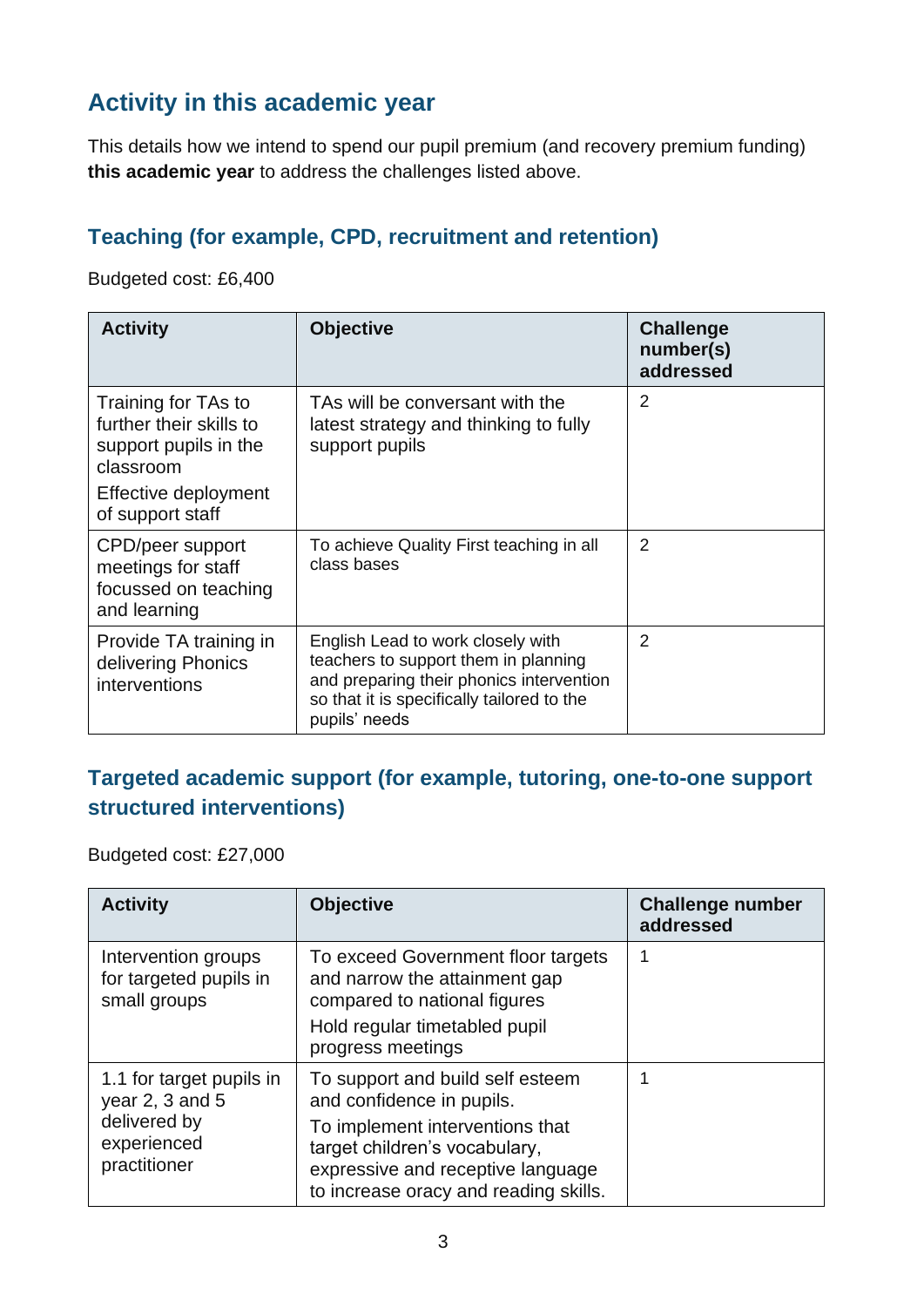| Strengthen the<br>reading culture within                                                       | Children motivated to read at home<br>and at school                                                              | 1 and $3$ |
|------------------------------------------------------------------------------------------------|------------------------------------------------------------------------------------------------------------------|-----------|
| school. Children<br>moving from KS1 to<br>KS2 with higher<br>capabilities for<br>comprehension | Library resources used creatively to<br>support reading<br>More children working at greater<br>depth for reading |           |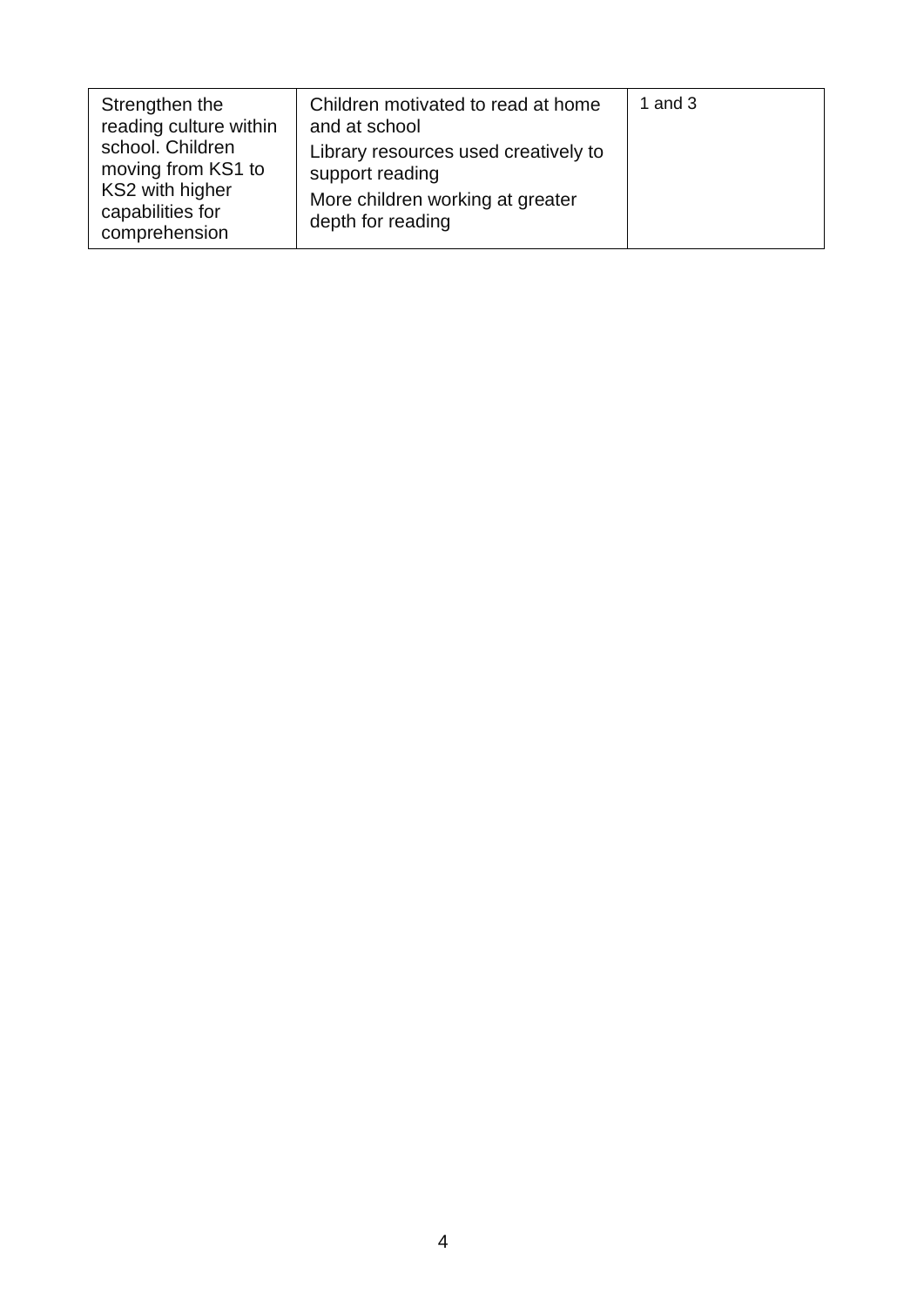## **Wider strategies (for example, related to attendance, behaviour, wellbeing)**

Budgeted cost: £9,450

| <b>Activity</b>                                                                                                      | <b>Objective</b>                                                                                                                                                                                  | <b>Challenge</b><br>number(s)<br>addressed |
|----------------------------------------------------------------------------------------------------------------------|---------------------------------------------------------------------------------------------------------------------------------------------------------------------------------------------------|--------------------------------------------|
| Nurture groups for<br>targeted children                                                                              | To encourage a more positive<br>attitude to learning behaviour                                                                                                                                    | 2                                          |
| Purchase of<br>resources to support<br>wellbeing<br>Mindfulness sessions<br>for class groups                         | To encourage a positive mindset<br>towards learning and reduce anxiety<br>levels                                                                                                                  | 2                                          |
| Support for families to<br>fund/subsidise extra-<br>curricular activities, eg<br>school trips, residential<br>visits | To ensure PP pupils have the same<br>opportunities as non-PP pupils                                                                                                                               | 3                                          |
| TA to monitor and<br>support PP attendance                                                                           | Improving attendance for<br>disadvantaged pupils (and others)<br>so that achievement is at or better<br>than national.<br>96% or above attendance<br>Persistent absence below national<br>average | 3                                          |

## **Total budgeted cost: £15,450**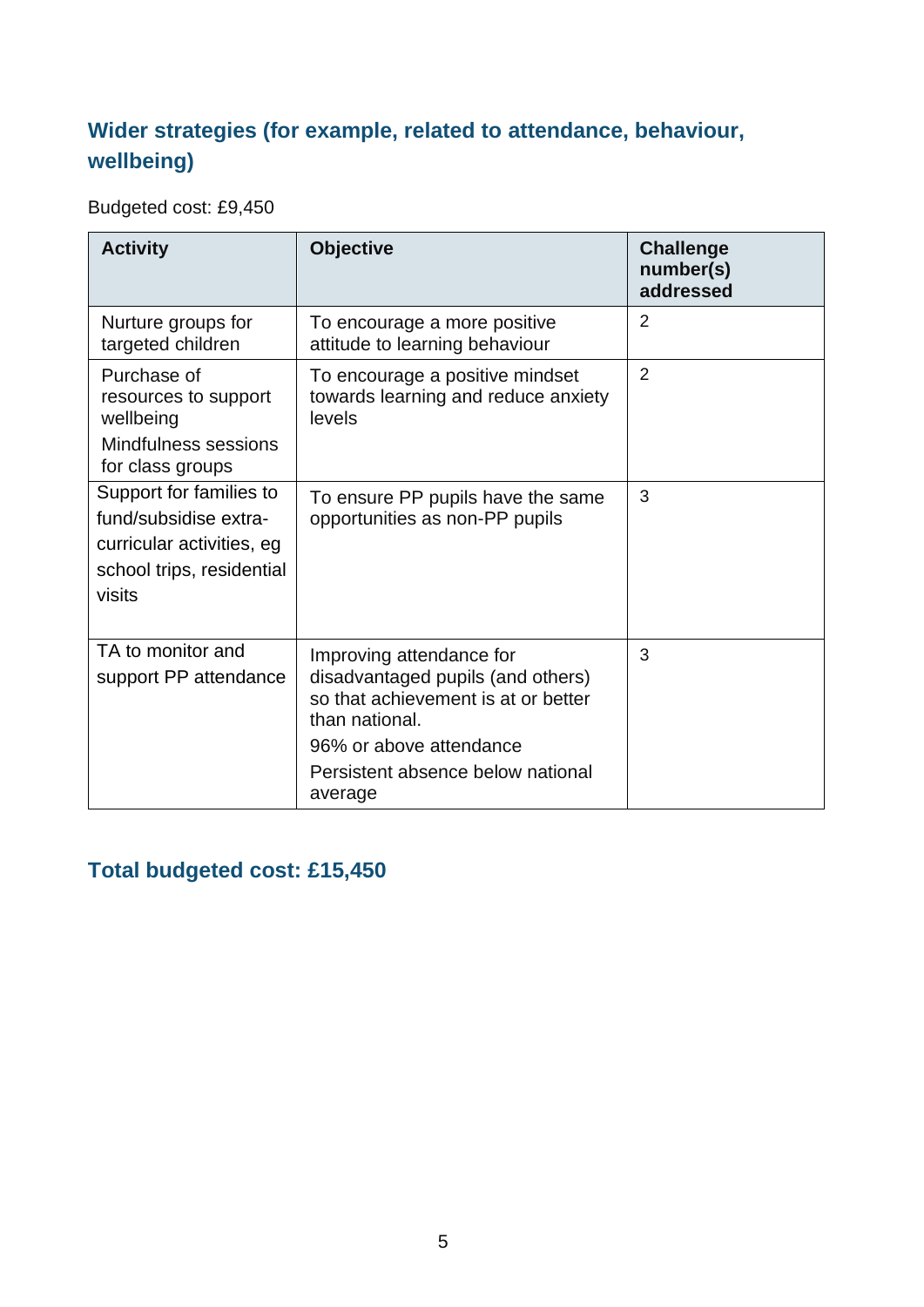# **Part B: Review of outcomes in the previous academic year**

### **Pupil premium strategy outcomes**

This details the impact that our pupil premium activity had on pupils in the 2020 to 2021 academic year.

Due to COVID-19, performance measures have not been published 2020 to 2021, and 2020 to 2021 results will not have been used to hold schools to account. Despite this, we have been monitoring the progress of PP children through analysis of interventions, book scrutiny and teacher assessment records.

PP children were given access to a range of interventions, both academic and social/emotional. Staff running these interventions reported progress with the children involved seen through greater confidence, ability to verbalise their feelings and improvements in recall of key facts and procedures during phonics and maths interventions.

Pupil voice is also considered with children asked after every session whether they feel the session has helped them and what further support they would like.

Book scrutiny and lesson observations show that PP children are generally engaged in work, have good resilience and positive attitudes. This shows in the quality of work they produce. When children have difficulties with these areas, TAs are used to provide further support within class. PP children receive funding to attend school trips but only a handful of these happened between 2020-2021. There was a whole school trip to Colchester Zoo which was funded for PP children.

### **Externally provided programmes**

Please include the names of any non-DfE programmes that you purchased in the previous academic year. This will help the Department for Education identify which ones are popular in England

| Programme | <b>Provider</b> |
|-----------|-----------------|
|           |                 |
|           |                 |